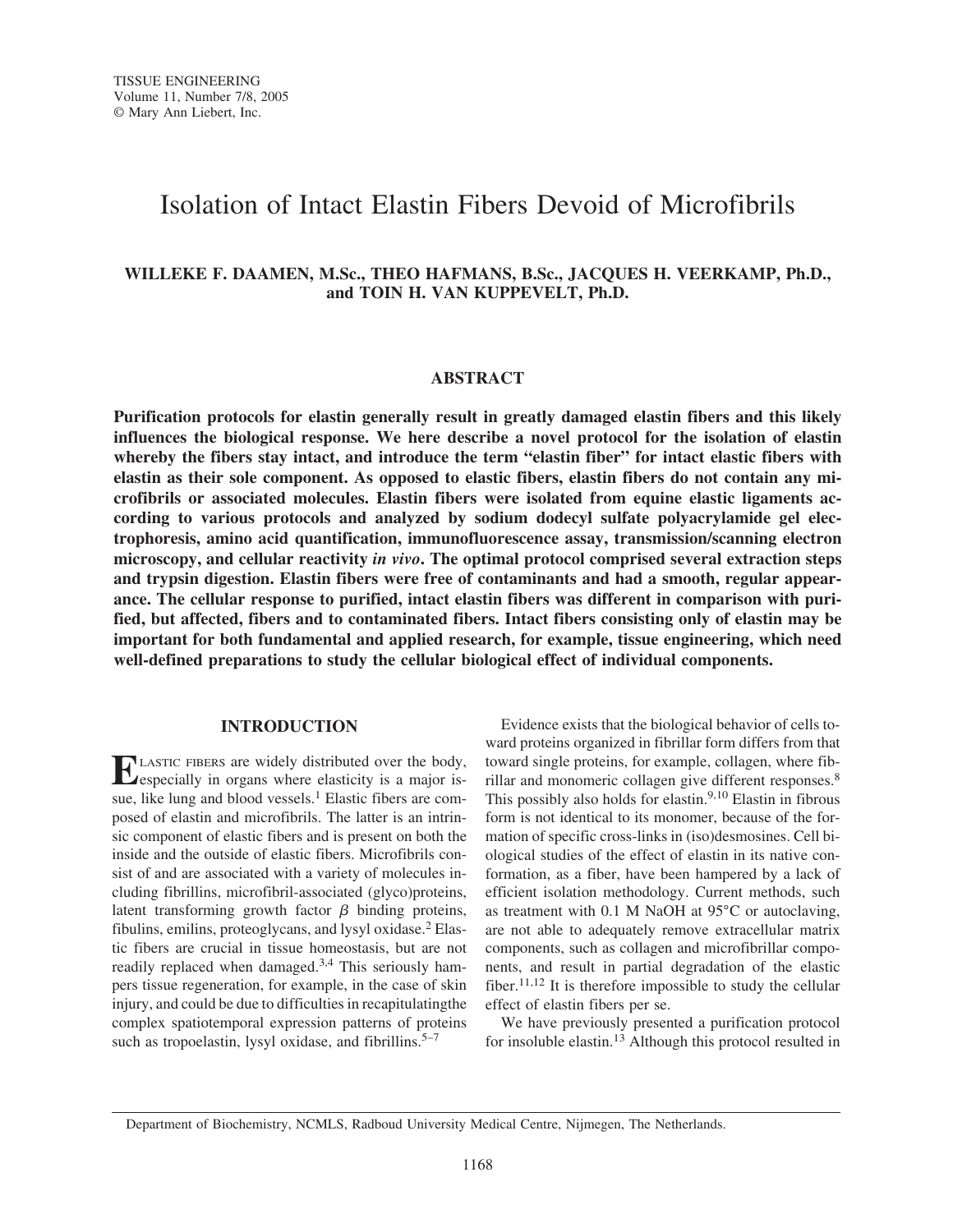a highly purified elastin preparation, additional experiments showed that this method was not adequate to obtain intact fibers. Therefore, we adapted several steps in this purification procedure to develop a novel method to obtain both highly purified and intact fibrillar elastin. We introduce the term "elastin fiber" to indicate an elastic fiber in which the only component is elastin and show that the biological response to elastin preparations depends on the integrity and purity of the fiber.

## **MATERIALS AND METHODS**

#### *Elastin purification*

Equine ligamentum nuchae was used as a source of insoluble elastin. Elastic ligament was pulverized under liquid nitrogen conditions, using a Pulverisette 19 with a 1-mm sieve. Three purification procedures were compared (Fig. 1).

*Procedure A*. Procedure A is a traditional method based on treatment with 0.1 M NaOH at 95°C for 45 min.11 This procedure makes use of three 24-h extractions, each with 10 vol (10 mL/g wet weight tissue) of 1 M NaCl at 4°C. After each extraction step insoluble material was recovered by centrifugation at  $13,000 \times g$ , at 4°C for 20 min. After the last extraction step, the pellet was washed with demineralized water, and defatted with 30 vol of acetone (three times, 1 h each). The material was dried in a desiccator, subsequently suspended in 30 vol of 0.1 M NaOH, and heated at 95°C for 45 min. The

| Procedure A             | Procedure B             | Procedure C             |
|-------------------------|-------------------------|-------------------------|
| <b>NaCl</b> extractions | <b>NaCl</b> extractions | <b>NaCl</b> extractions |
|                         |                         |                         |
| acetone                 | various                 | various                 |
| extractions             | organic solvents        | organic solvents        |
|                         | extractions             | extractions             |
| <b>NaOH</b> treatment   |                         |                         |
|                         | <b>CNBr</b> treatment   | <b>CNBr</b> treatment   |
|                         |                         |                         |
|                         | guanidine- $HCI +$      | $urea +$                |
|                         | 2-mercaptoethanol       | 2-mercaptoethanol       |
|                         | extractions             | extractions             |
|                         |                         |                         |
|                         | collagenase             | trypsin digestion       |
|                         | digestion               |                         |
|                         |                         | <b>NaCl</b> extractions |
|                         | trypsin digestion       |                         |
|                         | <b>NaCl</b> extractions |                         |

**FIG. 1.** Outline of the procedures used to isolate elastin from equine ligamentum nuchae.

suspension was cooled, washed with demineralized water, and stored at  $-80^{\circ}$ C.

*Procedure B*. Procedure B is adapted from Daamen *et* al.<sup>13</sup> and John and Thomas<sup>14</sup> and results in a highly purified elastin preparation in which the fibers, however, are greatly affected. The procedure consists of different extraction steps and digestions with enzymes. Pulverized ligament was extracted three times overnight with 10 vol of 1 M NaCl containing  $0.02\%$  (w/v) NaN<sub>3</sub> at 4°C. After each extraction step, insoluble material was recovered by centrifugation at  $13,000 \times g$ , at  $4^{\circ}$ C for 20 min, washed with demineralized water, and resuspended in 10 vol of ethanol for 90 min. The mixture was then filtered through a paper funnel and resuspended in 10 vol of chloroform–methanol (2:1) for 90 min. The mixture was filtered again through a paper funnel and resuspended in 10 vol of acetone for 30 min, and the same procedure was repeated with 10 vol of ether. The insoluble material was dried in a desiccator. The dried powder was incubated in 15 vol of 97% formic acid, and cyanogen bromide was added to a final concentration of 1% and left to react for 24 h under nonoxidizing conditions. The mixture was then diluted with 45 vol of demineralized water, filtered, and washed with demineralized water until pH 6 was reached. After washing, the pellet was extracted three times (24 h each) with 0.5 M Tris-HCl, containing 5 M guanidium chloride, 1 M 2-mercaptoethanol, and 0.02% (w/v)  $\text{Na} \text{N}_3$  (pH 6.8). After the last extraction step the material was washed with demineralized water and incubated for 48 h at 37°C with 1000 U of collagenase per gram of substrate in 10 vol of 0.2 M Tris-HCl (pH 7.4) containing  $0.05$  M CaCl<sub>2</sub> and  $0.02\%$  NaN<sub>3</sub>; after 24 h another 500 U of collagenase per gram was added. The preparation was washed with demineralized water and between each washing step recovered by centrifugation at  $13,000 \times g$  for 20 min. After the last wash the pellet was resuspended in 10 vol of 0.1 M  $NH_4HCO_3$  (pH 8.2) containing  $0.02\%$  (w/v) NaN<sub>3</sub>, and 10,000 U of trypsin for 4 h at 37°C. The pellet was washed with demineralized water, followed by three overnight extractions with 10 vol of 1 M NaCl containing  $0.02\%$  (w/v) NaN<sub>3</sub>, and washed again with demineralized water. The end product was stored at  $-80^{\circ}$ C. Collagenase and trypsin were from Sigma (St. Louis, MO).

*Procedure C*. In the optimized procedure (procedure C; see Fig. 1), procedure B was adapted. A number of parameters was varied (see Results, below) including the nature of the chaotropic agent, the presence of CNBr, the nature of the reducing agent, the presence of trypsin, and the presence, concentration, and duration of collagenase digestion. In the final procedure, 5 M guanidine-HCl was replaced by 4 M urea and the collagenase digestion was omitted.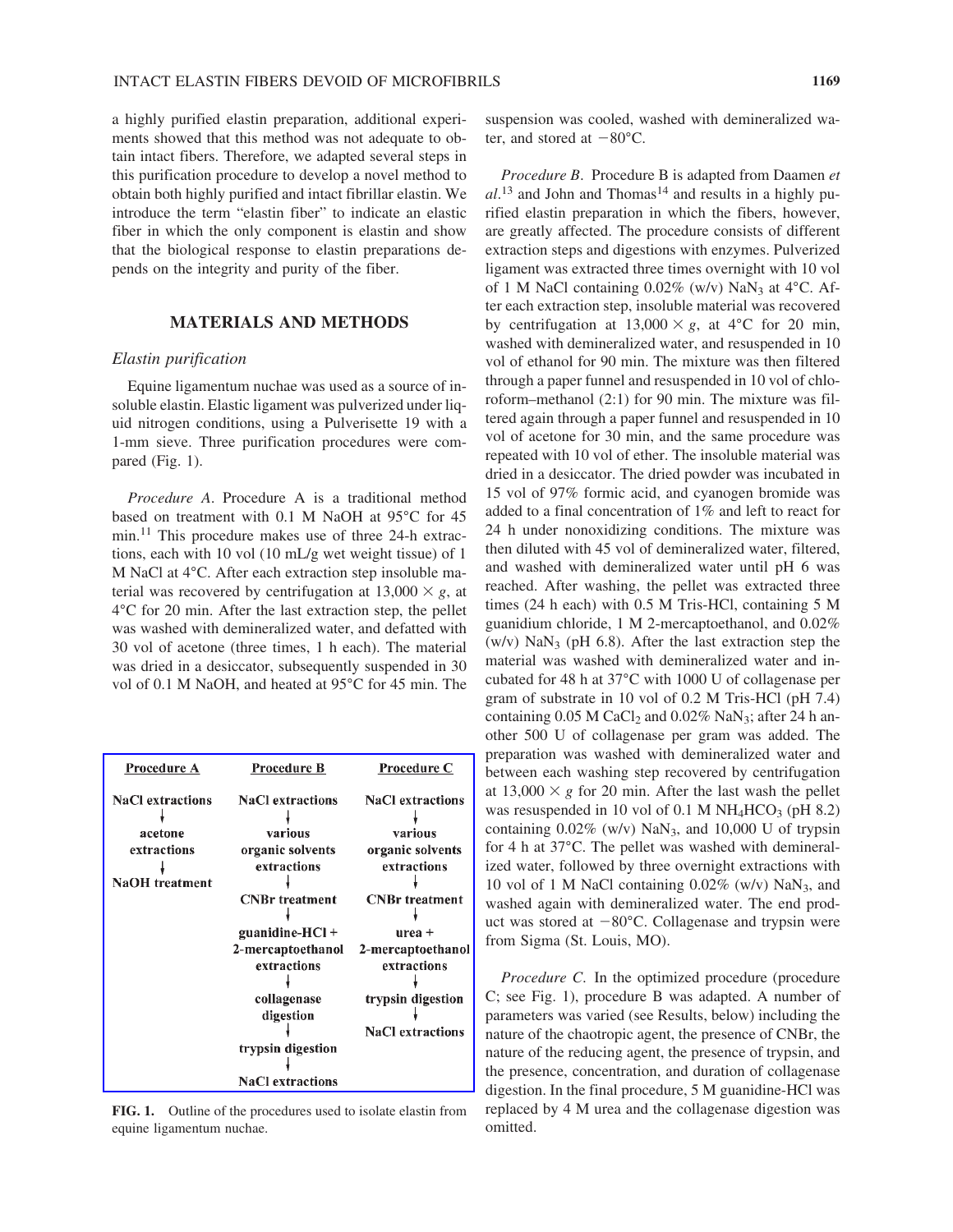*Sodium dodecyl sulfate polyacrylamide gel electrophoresis (SDS-PAGE)*

Elastin preparations were incubated at 95°C for 10 min under reducing conditions (5% [v/v] 2-mercaptoethanol) and analyzed on a 10% (w/v) polyacrylamide gel. This method is particularly useful for analyzing purity because contaminants and elastin degradation products, but not fibrillar elastin, will penetrate the gel. Proteins were visualized by silver staining, using a  $0.1\%$  (w/v) AgNO<sub>3</sub> solution.



**FIG. 2.** Transmission (**A, C, E,** and **G**) and scanning electron micrographs (**B, D, F,** and **H**) of equine ligamentum nuchae (**A,** and **B**) and of elastin purified according to procedure A (**C,** and **D**), procedure B (**E,** and **F**), and procedure C (**G,** and **H**). Insert in (E) shows SiO<sub>2</sub> attached to an elastin fiber. Note the disruption of fibers when using procedures A and B, and the smooth, regular appearance of fibers when using procedure C. *E*, elastin; *C*, collagen fibrils; arrows indicate microfibrillar remnants; arrowheads indicate holes in the fibers. Scale bars:  $1 \mu m$  in TEM micrographs and  $10 \mu m$  in SEM micrographs.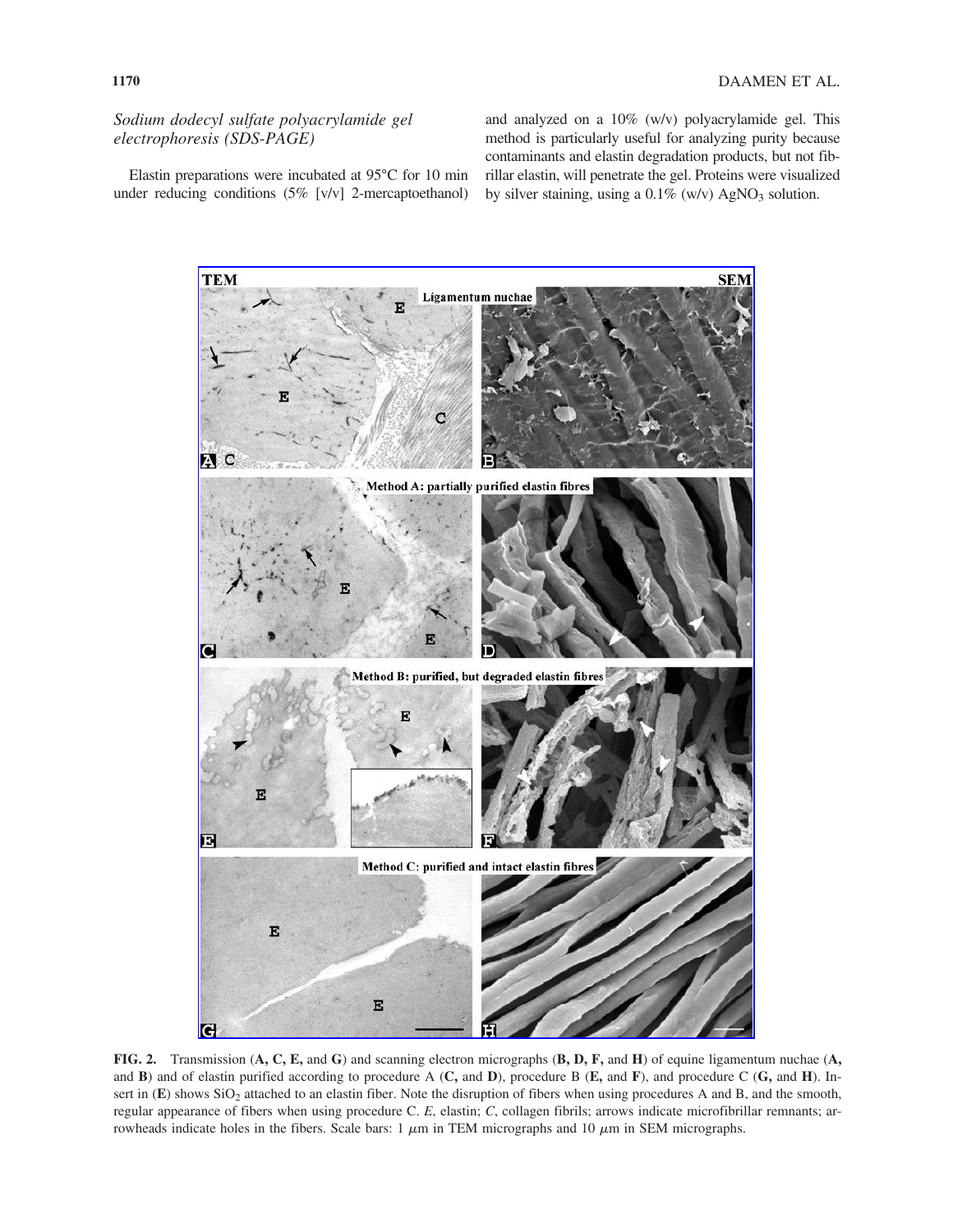### *Amino acid analysis*

Elastin samples were hydrolyzed under vacuum over NaOH pellets with 6 M HCl for 22 h at 110°C, dried under vacuum, and dissolved in 10 mM HCl. Hydrolyzed samples were first deproteinized by addition of an 18.8% (w/v) 5-sulfosalicylic acid solution (Fluka Chemie, Buchs, Switzerland), containing norleucine (Sigma) as an internal standard. Separation of amino acids was obtained by ion-exchange column chromatography on a Biochrom 20 amino acid analyzer (Amersham Biosciences/GE Healthcare, Piscataway, NJ), using lithium buffers of increasing pH.

#### *Immunohistochemistry*

Immunofluorescence microscopy was used to study the presence of elastin, type I collagen, and fibrillin in the elastin preparations. Elastin preparations were suspended in demineralized water and frozen in liquid nitrogen. Ligamentum nuchae was frozen directly in liquid nitrogen. Cryosections of frozen preparations were mounted onto glass slides. After blocking with  $1\%$  (w/v) bovine serum albumin (BSA) in phosphate-buffered saline (PBS), sections were incubated with mouse anti-bovine elastin IgG (diluted 1:1000; Sigma), rabbit anti-bovine type I collagen IgG (diluted 1:100, Chemicon International, Temecula, CA), and mouse anti-bovine fibrillin IgG (diluted 1:50; Chemicon International) for 90 min and washed with PBS, followed by a 1-h incubation with Alexa labeled secondary antibodies (diluted 1:100; Molecular Probes, Eugene, OR). All antibodies were diluted in PBS containing 1% (w/v) BSA. Sections were washed and mounted in Mowiol.

## *Transmission electron microscopy (TEM)*

Elastin preparations were embedded in  $1.5\%$  (w/v) agarose, fixed in 2% (v/v) glutaraldehyde in 0.1 M phosphate buffer (pH 7.4), postfixed with  $1\%$  (w/v) osmium tetroxide, dehydrated in an ascending series of ethanols, and embedded in Epon 812. Ultrathin sections (60 nm) were picked up on Formvar-coated grids, poststained with lead citrate and uranyl acetate, and examined in a 1010 electron microscope (JEOL, Tokyo, Japan).

#### *Scanning electron microscopy*

Scanning electron microscopy (SEM) was used to study the intactness of the elastin fibers. Lyophilized elastin preparations were mounted on stubs and sputtered with an ultrathin layer of gold in a Polaron E5100 SEM coating system (Quorum Technologies, Newhaven, UK). Specimens were studied with a JEOL JSM-6310 SEM apparatus operating at 15 kV.



**FIG. 3.** Scanning electron micrographs of partly purified elastin after each purification step of method B (see Fig. 1 for sequential steps): (**A**) after NaCl extraction, (**B**) after extraction with organic solvents, (**C**) after CNBr in formic acid step, (**D**) after guanidium chloride/2-mercaptoethanol extractions, (**E**) after collagenase digestions, (**F**) after trypsin digestion. For example, elastin in (**C**) was isolated by NaCl extraction, organic solvent steps, and guanidium chloride/2-mercaptoethanol extractions. (E) shows an enlargement of affected fibers. Note that elastin fibers are damaged after collagenase digestion. Scale bars: 10  $\mu$ m.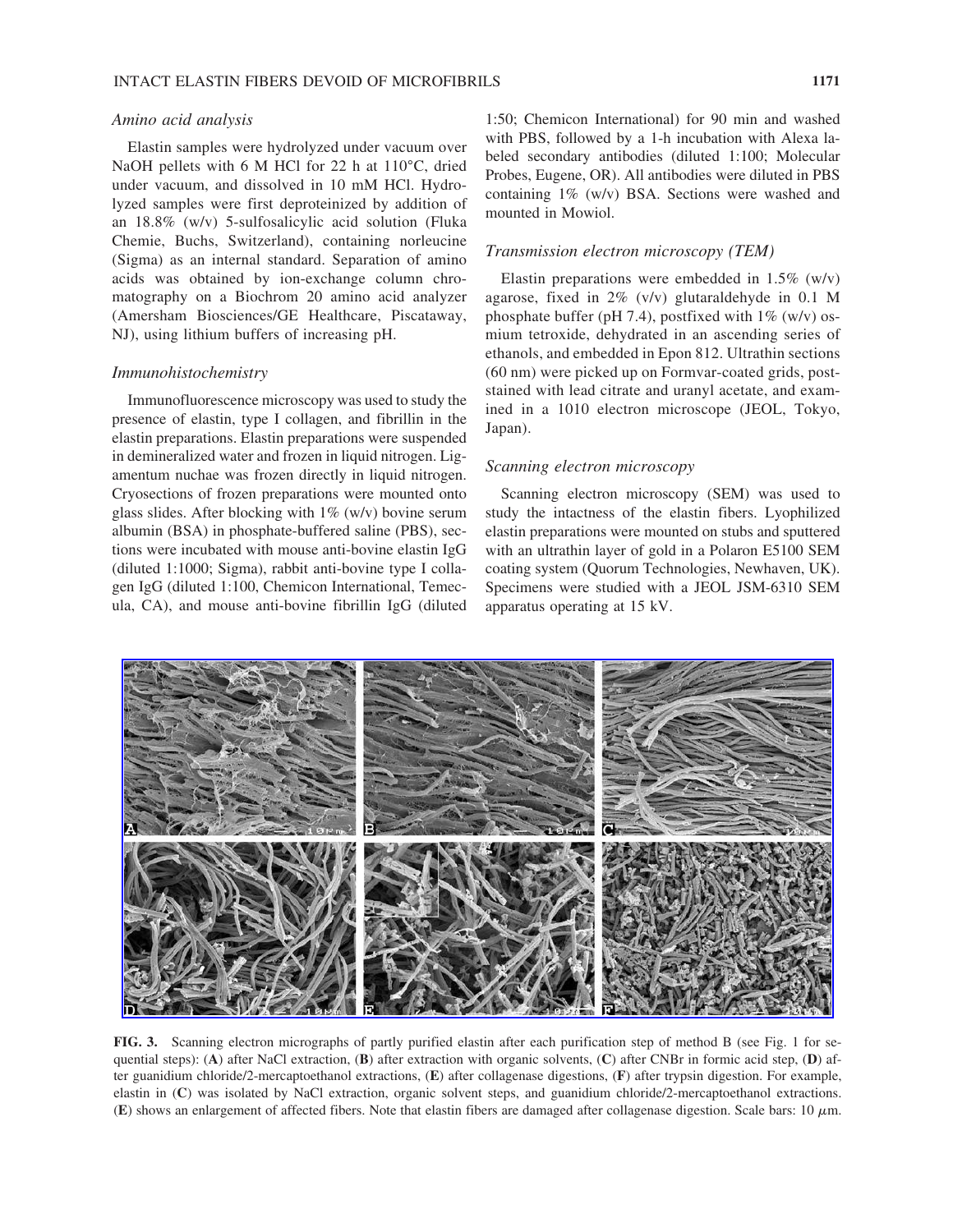## *Subcutaneous implantation*

National Institutes of Health (NIH, Bethesda, MD) guidelines for the care and use of laboratory animals (NIH publication 85-23 Rev. 1985) were observed. The study was approved by the Ethics Committee of the University of Nijmegen (Nijmegen, The Netherlands). Sprague-Dawley rats (male, 21 days old) were purchased from Harlan (Zeist, The Netherlands). The animals were fed a pelleted diet (RMH-B, 10 mm; Hope Farms, Woerden, The Netherlands) and water *ad libitum*. Scaffolds composed of 50% purified collagen fibrils<sup>15</sup> and 50% elastin fibers (isolated according to procedures A, B, and C) were washed in 70% (v/v) ethanol (four times, 30 min each) and in sterile phosphate-buffered saline (pH 7.2) (eight times, 30 min each) at 22°C. Rats were anesthetized with isoflurane. After disinfection, subcutaneous pockets were made to the right and left of two midline incisions on the back. Punches (diameter, 6 mm; thickness, 6 mm) of the scaffolds were implanted in the pockets at a distance of about 1 cm from the incisions (four implants per rat). For each scaffold two rats received two punches of the same scaffold. Implants with surrounding tissue were harvested after 3 days, fixed in 4% (v/v) formaldehyde in phosphate buffer (pH 7.2) for 24 h at 4°C, and embedded in paraffin. Sections of  $5 \mu m$  were mounted onto glass slides, dewaxed in xylol, hydrated through a graded series of ethanol, and hematoxylin–eosin stained.<sup>16</sup>

#### **RESULTS AND DISCUSSION**

The general strategy in isolating elastin is to remove/degrade all other biomolecules. Initially the tissue is rinsed with NaCl-containing solutions to remove saltsoluble proteins, and with organic solvents to remove lipid-containing molecules. Traditional methods (as exemplified by method A; Fig. 1) then solubilize remaining proteins by partial hydrolysis, using harsh methods such as NaOH treatment at high temperature. Elastin is largely resistant to these treatments. Alternative methods (as exemplified by method B; Fig. 1) rely on further washings with chaotropic salts (guanidine-HCl), and cleavage of proteins by CNBr treatment (cleaves at the site of methionine residues present in virtually all proteins, but not elastin) and/or proteases (e.g., collagenase and trypsin). The methods used so far, however, result in either contaminated and/or disrupted elastin fibers. In this study we developed a novel isolation protocol, based on method B (Fig. 1), which resulted in purified and intact elastin fibers. A number of different analytical techniques including sodium dodecyl sulfate–polyacrylamide gel electrophoresis (SDS–PAGE), amino acid analysis, immunofluorescence microscopy, and transmission and scanning electron microscopy were used to study purity and intactness. The advantages and disadvantages of each of these techniques have been discussed.<sup>13</sup>



**FIG. 4.** Immunostaining for type I collagen (**A** and **B**) and elastin (**C** and **D**) in ligamentum nuchae (**A** and **C**) and elastin purified according to method C (**B** and **D**). Scale bar: 20  $\mu$ m.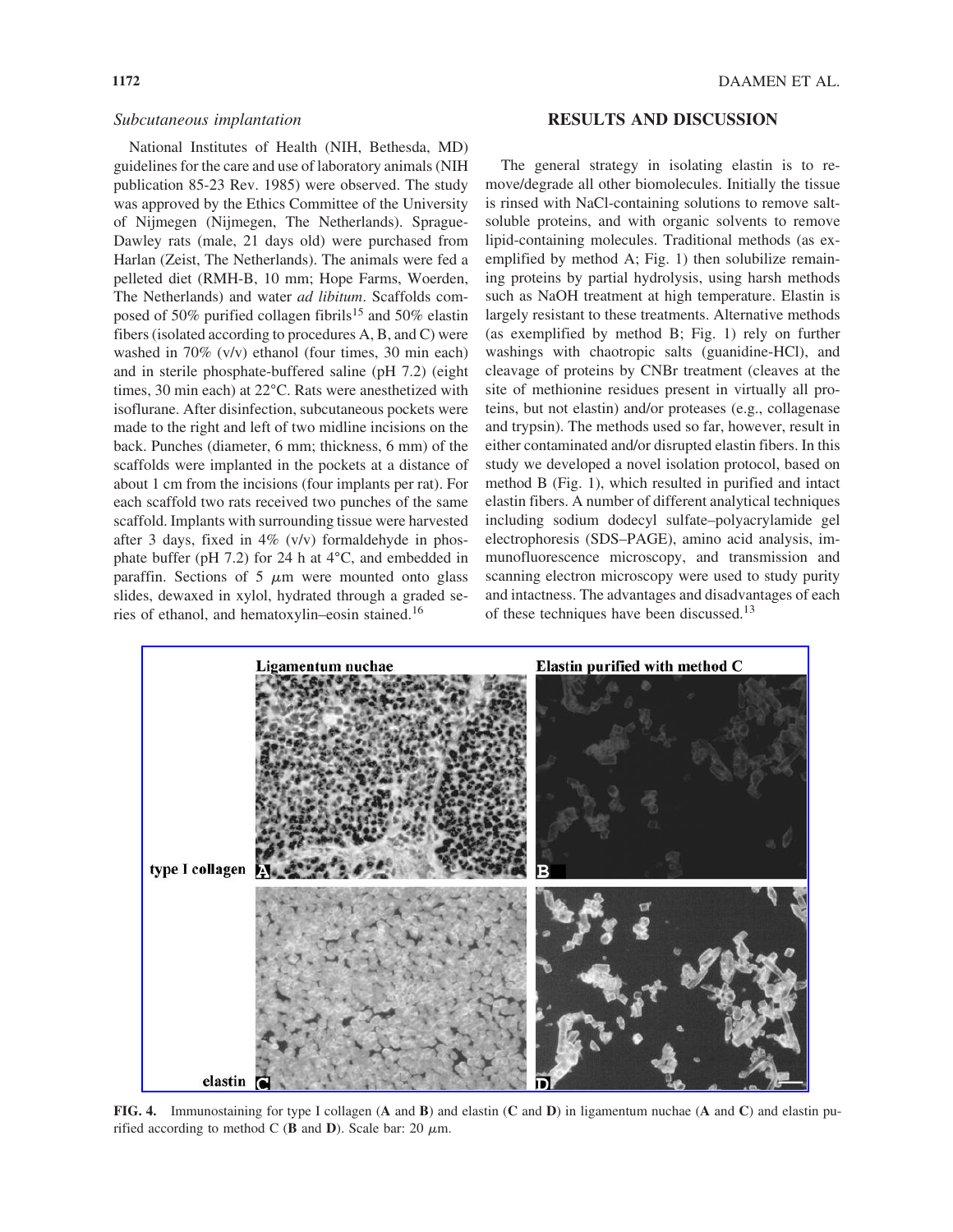In ligamentum nuchae (the source of elastin fibers), elastic fibers are surrounded by collagen fibrils and other (extra)cellular components, and contain microfibrils at the periphery and within the fibers. The elastic fibers are present as bundles and are connected by collagen (Fig. 2A and B). EM showed that elastic fibers purified by conventional procedures, such as procedure A, still contained microfibrillar remnants and that they were partially damaged (Fig. 2C and D). SDS–PAGE of elastin purified by method A gave a smear of high molecular mass impurities on a silver-stained gel (elastin fibers are too large to enter the gel), whereas method B resulted in an empty lane (results not shown). Method B resulted in highly purified elastin, but the intactness of the fibers was severely comprised as indicated by EM analysis (Fig. 2E and F). We therefore adapted this method to obtain purified as well as intact elastin fibrils.

A number of parameters was varied. Omission of the CNBr step resulted in damaged as well as impure fibers. Replacement of 2-mercaptoethanol with dithiothreitol (DTT) did result in pure elastin, but the fibers were damaged. Omission of both the collagenase and trypsin enzyme digestions led to intact, but impure, fibers. Omission only of trypsin resulted in pure, but damaged, fibrils. SEM analysis of elastic fibers after various extraction steps indeed indicated that the collagenase treatment led to destruction of the fibers (Fig. 3, compare Fig. 3D with Fig. 3E). The collagenase preparation used may contain other proteases (according to the manufacturer's data sheet), possibly elastase. Reduction of the amount of collagenase and/or time of digestion, however, still resulted in damaged fibers. We therefore omitted the collagenase treatment. To evaluate whether collagen was still removed, immunofluorescence and TEM were applied. No collagen fibrils and no immunoreactivity with anti-collagen antibodies were detected (Fig. 4 and Fig. 2G). Elastin purified according to method C did not show immunoreactivity with anti-fibrillin antibodies (results not shown). Immunostaining for elastin, however, was highly positive. Collagen fibrils were largely removed by chaotropic salt/mercaptoethanol/CNBr treatments. Trypsin was necessary for the removal of remnants of microfibrillar components, and although, in principle, trypsin is able to digest elastin (it cleaves near lysine and arginine residues, which are present in elastin), results showed that with a 4-h digestion the elastin fibers remained intact (Fig. 2H). Using transmission electron microscopy (TEM), it was noticed that an electron-dense precipitate was present (see inset, Fig. 2E). This could be attributed to the guanidine-HCl step. Guanidine-HCl sometimes contains an anticaking agent  $(SiO<sub>2</sub>)$  that sticks to elastin fibers and can not be removed. Omission of guanidine-HCl, however, did not result in a pure elastin preparation and therefore it was replaced by urea, another chaotropic agent, which gave satisfactory results. Taken together, the omission of collagenase and the replacement of guanidine-HCl by urea (procedure C) resulted in highly purified, intact elastin fibers (Fig. 2G and H). SDS–PAGE, immunofluorescence, and transmission electron microscopy gave similar results for elastin isolated by methods B and C, indicating that method C results in highly purified elastin. However, amino acid analysis of elastin purified by methods B and C gave slightly different findings (Table 1). For elastin purified according to method C, frequently occurring amino acid residues such as glycine, proline, and valine appeared at levels resembling the theoretical amino acid composition of bovine elastin more closely than elastin isolated by method B (equine cDNA was not available). Because method C also resulted in intact elastin fibers, this may indicate that these elastin molecules are less prone to proteolysis compared with method B elastin. This may be crucial for correct cell adhesion, for instance, mediated by integrin  $\alpha_{\nu}\beta_3$  which binds to the C-terminal end of

**TABLE 1. AMINO ACID COMPOSITION OF ELASTIN PURIFIED BY METHODS B AND C**<sup>a</sup>

|     | Theoryb          | Method B      | Method C      |
|-----|------------------|---------------|---------------|
| Ala | 211              | $221 \pm 9$   | $241 \pm 10$  |
| Arg | 7                | $6 \pm 1$     | $8 \pm 2$     |
| Asx | $\overline{4}$   | $5 \pm 0$     | $4 \pm 1$     |
| Cys | 3                | $3 \pm 0$     | $3 \pm 0$     |
| Glx | 14               | $19 \pm 1$    | $22 \pm 2$    |
| Gly | 319              | $235 \pm 11$  | $289 \pm 14$  |
| His | $\boldsymbol{0}$ | $0 \pm 0$     | $0 \pm 0$     |
| Hyl |                  | $0 \pm 0$     | $0 \pm 0$     |
| Hyp |                  | $7 \pm 2$     | $6 \pm 1$     |
| Ile | 25               | $20 \pm 1$    | $22 \pm 8$    |
| Leu | 60               | $72 \pm 3$    | $51 \pm 12$   |
| Lys | 53               | $7 \pm 1$     | $5 \pm 2$     |
| Met |                  | $0 \pm 0$     | $0 \pm 0$     |
| Phe | 29               | $35 \pm 2$    | $34 \pm 5$    |
| Pro | 119              | $147 \pm 4$   | $129 \pm 4$   |
| Ser | 10               | $8 \pm 1$     | $7 \pm 3$     |
| Thr | 11               | $15 \pm 1$    | $16 \pm 2$    |
| Trp | $\boldsymbol{0}$ | $0 \pm 0$     | $0 \pm 0$     |
| Tyr | 10               | $25 \pm 1$    | $12 \pm 4$    |
| Val | 126              | $174 \pm 6$   | $150 \pm 12$  |
| Des |                  | $0.5 \pm 0.0$ | $0.6 \pm 0.1$ |
| Ide |                  | $0.5 \pm 0.0$ | $0.5 \pm 0.0$ |
|     |                  |               |               |

<sup>a</sup>Values represent means  $\pm$  standard deviation ( $n = 3$ ), expressed per 1000 amino acid residues and are not corrected for losses during hydrolysis. Des, desmosine; Ide, isodesmosine. Amino acid composition of elastin purified according to method B are from method 3c.<sup>13</sup>

<sup>b</sup>The amino acid composition of bovine elastin was theoretically calculated from the cDNA of tropoelastin. Posttranslational modifications and alternative splicings are therefore not taken into account.<sup>24,25</sup>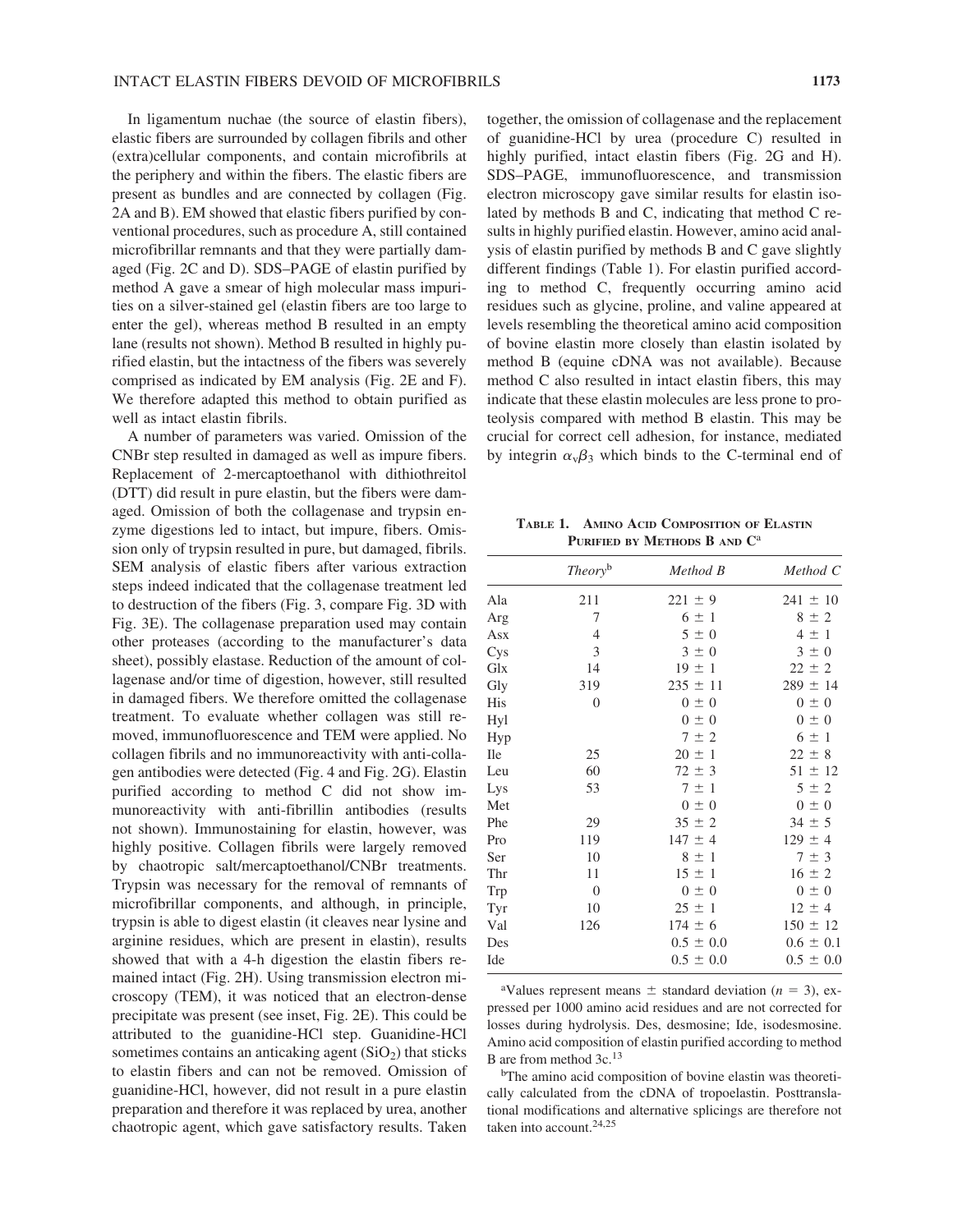

**FIG. 5.** Scanning electron micrographs of cross-sectioned elastin fibers purified according to procedure C. Elastin is distributed throughout the whole fiber, and no holes are present. Scael bars: (A) 10  $\mu$ m; (B) 5  $\mu$ m.

elastin.17 Figure 5 shows that elastin was present homogeneously in elastin fibers purified according to method C. Yields for the different purification procedures (A, B, and C) were similar and were, on a dry weight basis, 21, 20, and 22% respectively, of the original ligament.

The cellular response toward elastin preparations made by procedure A, B, or C was clearly different (Fig. 6). On implantation of impure, partially affected elastin (procedure A), many cells (including macrophages, fibroblasts, and neutrophils) infiltrated the scaffold. Implantation of pure, but severely affected, elastin (procedure B) gave rise to the influx of large amounts of neutrophils. However, pure and intact fibers (procedure C) resulted in only a mild cellular response with few cells infiltrating the scaffold. Differences in the purity of insoluble elastin preparations thus gave a distinct cellular response on implantation. Moreover, these results indicated that the intactness of elastin fibers exerts a major influence

on cellular response. It has been demonstrated that elastin degradation is accompanied by an inflammatory response, for example, in animal models of elastase-induced emphysema<sup>18</sup> and elastase-induced abdominal aortic aneurysms.19,20 Therefore, degraded elastin fibers (as obtained by method B) likely induce an inflammatory response. Also, partly purified elastin (as in method A) contains (degradation products of) microfibrillar components that may attract neutrophils. Similarly, an impure preparation of collagen–elastin (a mildly cleansed membrane of porcine origin composed mainly of collagen [70%] and elastin) resulted in inflammation, activation of macrophages, and angiogenesis.<sup>21</sup>

The availability of isolated elastin in its native, fibrillar conformation may be important for both fundamental and applied research. For cell biological studies of elastin it is now possible to study the effect of mature extracellular elastin in fibrous form, without introducing artifacts



**FIG. 6.** Light microscopy overview of the cellular response to scaffolds 3 days after subcutaneous implantation in Sprague-Dawley rats. Scaffolds composed of elastin and collagen (1:1) were used. (**A–C**) elastin prepared according to procedure A, B, and C, respectively. Note that few cells were found on implantation of pure intact elastin fibers (procedure C), whereas many cells were present when using other elastin preparations. Sections were stained with H&E. Scale bar: 10  $\mu$ m.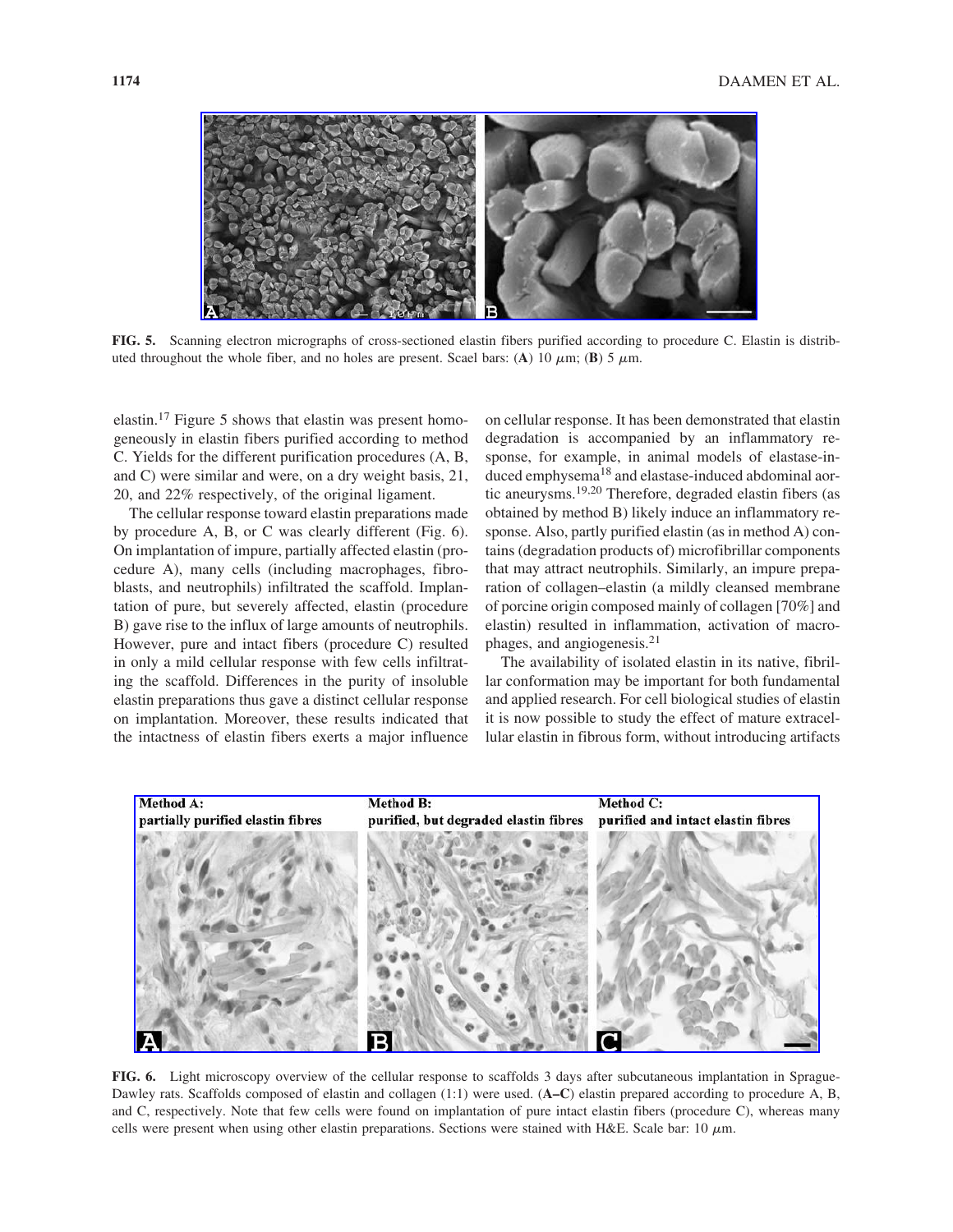to the system caused by affected fibers and/or impurities. It is also possible to test whether conflicting data, for example, concerning to the specificity of matrix metalloproteinases, $2<sup>22</sup>$  are due to impurities still present within or associated with the elastic fiber. In applied research, for example, concerning the use of elastin in biomaterials and tissue engineering, purified intact fibers may be useful when preparing defined bioscaffolds from scratch, $^{23}$ thus avoiding unwanted immunological reactions to contaminations, and allowing studies of the body's response to a single component, elastin.

In summary, we have developed a purification method that results in highly purified, intact fibers of elastin. We called these fibers "elastin fibers" as opposed to elastic fibers.

## **ACKNOWLEDGMENTS**

This study was financially supported by the Dutch Ministry of Economic Affairs (grant IIE 98012). The authors thank Rien van der Gaag (Central Instruments Facility, Faculty of Sciences, Radboud University Nijmegen), and Marloes Bruckwilder and Ingrid Beckmann-Bumer (Department of Pediatrics) for performing amino acid analyses, and Gerwin Schaafsma for technical assistance.

#### **REFERENCES**

- 1. Debelle, L., and Tamburro, A.M. Elastin: Molecular description and function. Int. J. Biochem. Cell Biol. **31,** 261, 1999.
- 2. Kielty, C.M., Sherratt, M.J., and Shuttleworth, C.A. Elastic fibers. J. Cell Sci. **115,** 2817, 2002.
- 3. Berthod, F., Germain, L., Li, H., Xu, W., Damour, O., and Auger, F.A. Collagen fibril network and elastic system remodeling in a reconstructed skin transplanted on nude mice. Matrix Biol. **20,** 463, 2001.
- 4. Kadoya, K., Amano, S., Inomata, S., Tsunenaga, M., Matsuzaki, K., Oshima, H., Tanabe, M., Kumagai, N., and Nishiyama, T. Evaluation of autologous cultured epithelium as replacement skin after tattoo excision: Correlation between skin texture and histological features. Br. J. Dermatol. **149,** 377, 2003.
- 5. Bujan, J., Gimeno, M.J., Jimenez, J.A., Kielty, C.M., Mecham, R.P., and Bellon, J.M. Expression of elastic components in healthy and varicose veins. World J. Surg. **27,** 901, 2003.
- 6. Visconti, R.P., Barth, J.L., Keeley, F.W., and Little, C.D. Codistribution analysis of elastin and related fibrillar proteins in early vertebrate development. Matrix Biol. **22,** 109, 2003.
- 7. Liu, X., Zhao, Y., Gao, J., Pawlyk, B., Starcher, B., Spencer, J.A., Yanagisawa, H., Zuo, J., and Li, T. Elastic fiber homeostasis requires lysyl oxidase-like 1 protein. Nat. Genet. **36,** 178, 2004.
- 8. Ichii, T., Koyama, H., Tanaka, S., Kim, S., Shioi, A., Okuno, Y., Raines, E.W., Iwao, H., Otani, S., and Nishizawa, Y. Fibrillar collagen specifically regulates human vascular smooth muscle cell genes involved in cellular responses and the pericellular matrix environment. Circ. Res. **88,** 460, 2001.
- 9. Tobias, J.W., Bern, M.M., Netland, P.A., and Zetter, B.R. Monocyte adhesion to subendothelial components. Blood **69,** 1265, 1987.
- 10. Svitkina, T.M., and Parsons, D.F. Binding of some metastatic tumor cell lines to fibrous elastin and elastin peptides. Int. J. Cancer **53,** 824, 1993.
- 11. Lansing, A.I., Rosenthal, T.B., Alex, M., and Dempsey, W. The structure and chemical characterization of elastic fibers as revealed by elastase and by electron microscopy. Anat. Rec. **114,** 555, 1952.
- 12. Rasmussen, B.L., Bruenger, E., and Sandberg, L.B. A new method for purification of mature elastin. Anal. Biochem. **64,** 255, 1975.
- 13. Daamen, W.F., Hafmans, T., Veerkamp, J.H., and Van Kuppevelt, T.H. Comparison of five procedures. for the purification of insoluble elastin. Biomaterials **22,** 1997, 2001.
- 14. John, R., and Thomas, J. Chemical compositions of elastins isolated from aortas and pulmonary tissues of humans of different ages. Biochem. J. **127,** 261, 1972.
- 15. Pieper, J.S., Oosterhof, A., Dijkstra, P.J., Veerkamp, J.H., and Van Kuppevelt, T.H. Preparation and characterization of porous crosslinked collagenous matrices containing bioavailable chondroitin sulphate. Biomaterials **20,** 847, 1999.
- 16. Bancroft, J.D., and Stevens, A. Theory and Practice of Histological Techniques. Edinburgh: Churchill Livingstone, 1990.
- 17. Rodgers, U.R., and Weiss, A.S. Integrin  $\alpha_{\nu}\beta_3$  binds a unique non-RGD site near the C-terminus of human tropoelastin. Biochimie **86,** 173, 2004.
- 18. Snider, G.L., Lucey, E.C., and Stone, P.J. Animal models of emphysema. Am. Rev. Respir. Dis. **133,** 149, 1986.
- 19. Anidjar, S., Salzmann, J.L., Gentric, D., Lagneau, P., Camilleri, J.P., and Michel, J.B. Elastase-induced experimental aneurysms in rats. Circulation **82,** 973, 1990.
- 20. Halpern, V.J., Nackman, G.B., Gandhi, R.H., Irizarry, E., Scholes, J.V., Ramey, W.G., and Tilson, M.D. The elastase infusion model of experimental aortic aneurysms: Synchrony of induction of endogenous proteinases with matrix destruction and inflammatory cell response. J. Vasc. Surg. **20,** 51, 1994.
- 21. Klein, B., Schiffer, R., Hafemann, B., Klosterhalfen, B., and Zwadlo-Klarwasser, G. Inflammatory response to a porcine membrane composed of fibrous collagen and elastin as dermal substitute. J. Mater. Sci. Mater. Med. **12,** 419, 2001.
- 22. Aoki, Y., and Yamazaki-Hase, T. Both medullasin and human leukocyte elastase are essentially devoid of elastinolytic activity. J. Biochem. (Tokyo) **114,** 122, 1993.
- 23. Daamen, W.F., Van Moerkerk, H.Th.B., Hafmans, T., Buttafoco, L., Poot, A.A., Veerkamp, J.H., and Van Kuppevelt, T.H. Preparation and evaluation of molecularly-de-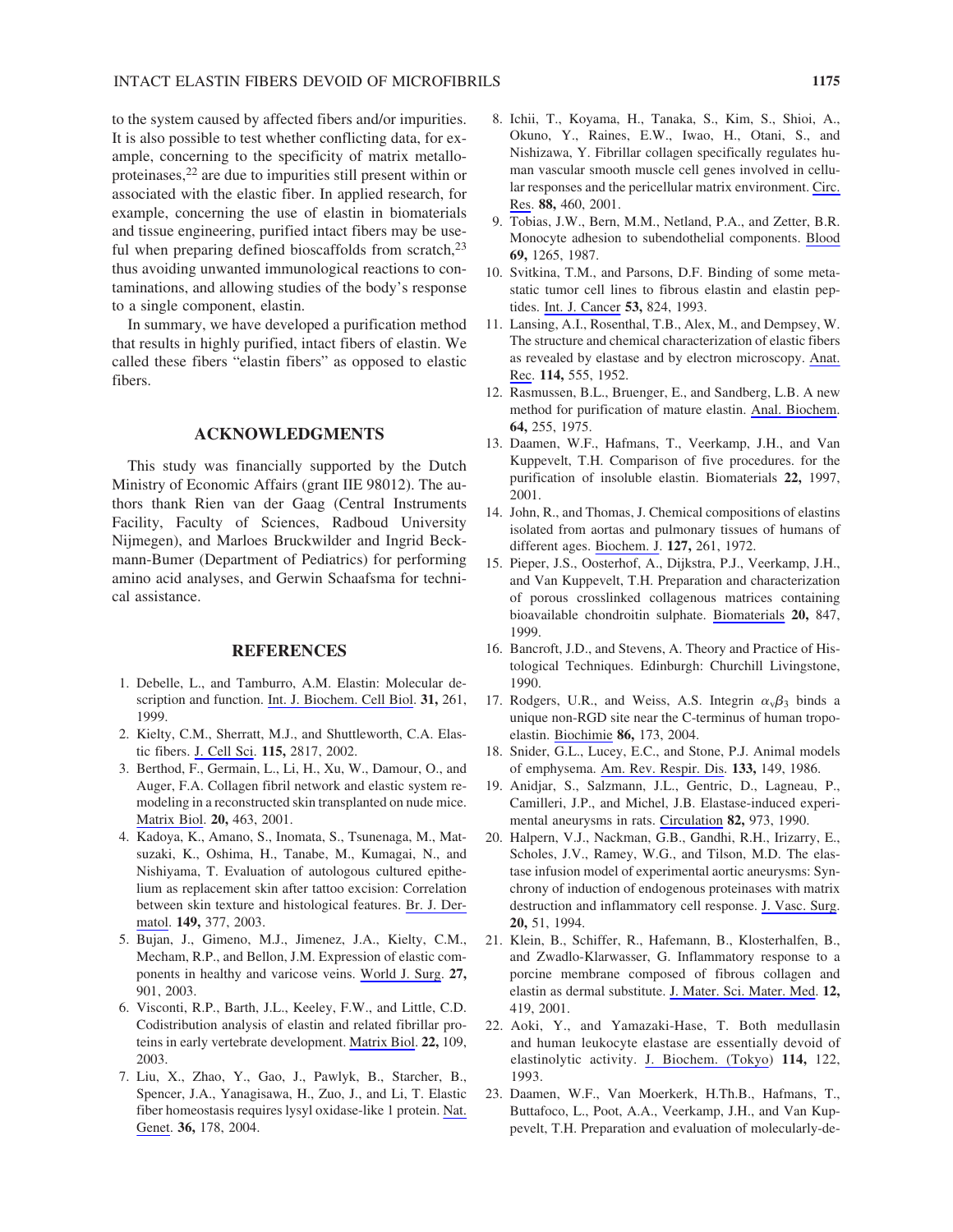fined collagen–elastin–glycosaminoglycan scaffolds for tissue engineering. Biomaterials **24,** 4001, 2003.

- 24. Yeh, H., Ornstein-Goldstein, N., Indik, Z., Sheppard, P., Anderson, N., Rosenbloom, J.C., Cicila, G., and Yoon, K. Sequence variation of bovine elastin mRNA due to alternative splicing. Collagen Relat. Res. **7,** 235, 1987.
- 25. Raju, K., and Anwar, R.A. Primary structures. of bovine elastin a, b, and c deduced from the sequences of cDNA clones. J. Biol. Chem. **262,** 5755, 1987.

Address reprint requests to: *Toin H. van Kuppevelt, Ph.D. Department of Biochemistry, 194 NCMLS Radboud University Nijmegen Medical Centre P.O. Box 9101 6500 HB Nijmegen, The Netherlands E-mail:* a.vankuppevelt@ncmls.ru.nl